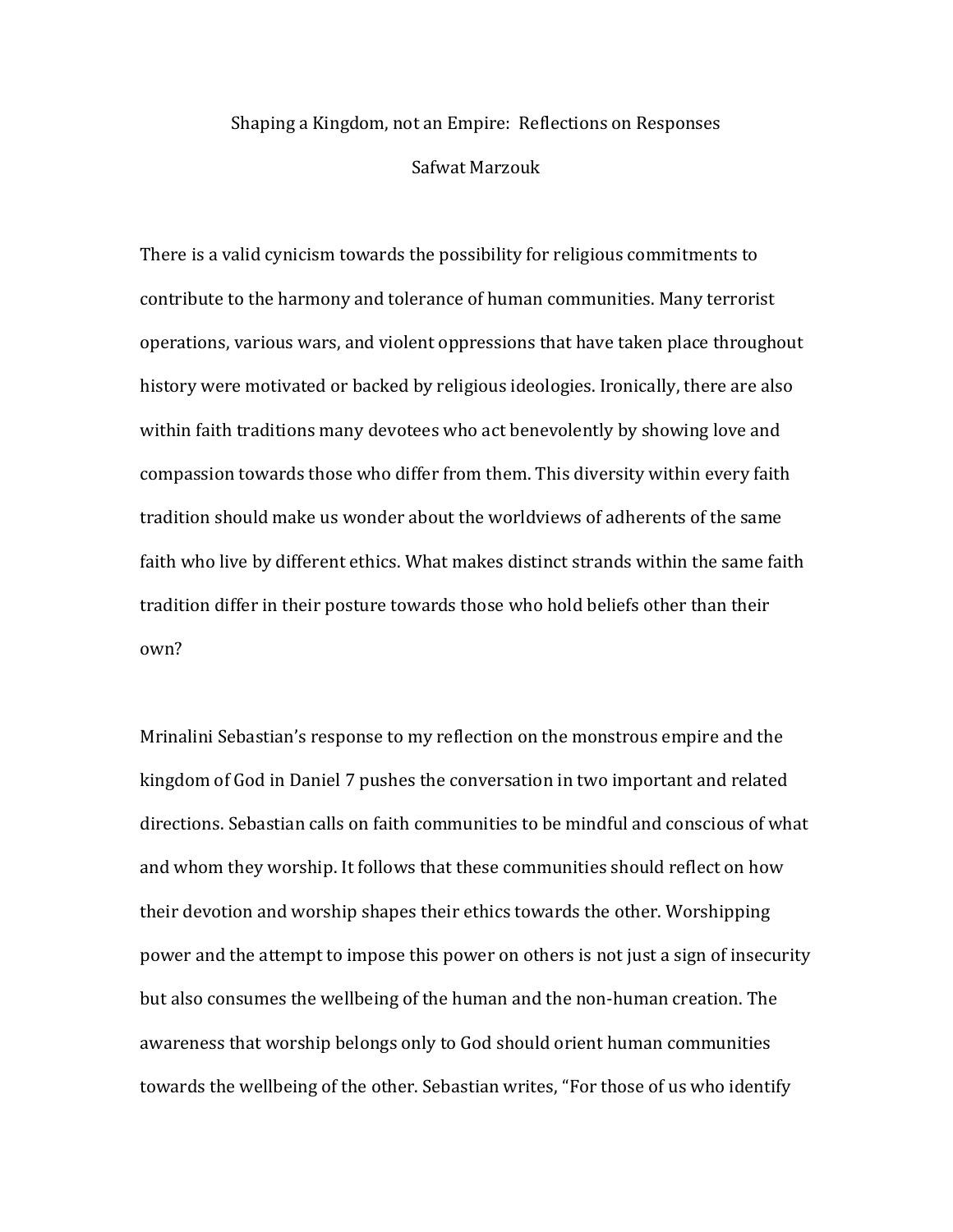ourselves with specific religious traditions, it is the mystery of faith, and our reliance on the beyond-the-human power that dictate our ethics toward the other. Ethical traditions and religious texts orient us, people of faith, to take our eyes away from things that 'pretty much east us alive', and turn to the divine precisely because we are caught in a relational web, and hence, cannot simply exist by ourselves."

Living with and for the other is a difficult business. Humans tend to define themselves over against others. The dichotomy "us vs. them" is a handy framework for communities that claim a sense of superiority and security by keeping others out. Attempts to deal with the differences of others are handled either by assimilating others or by demonizing them and casting them into the wilderness. The difficulty of living with and for others is intensified by the way we relate to power. Denying power and privilege or longing for power and privilege are two different forms of worshipping power. A reflective worship of God calls on the powerful to repent and to stop abusing and oppressing the other; a reflective worship of God seeks to assure the powerless that God is in control and that God will bring judgment upon the oppressor and liberation for those who put their trust in the just God. The question remains, though: What should communities do towards those who abuse their power and oppress the marginalized? What does activism look like when evil is overwhelming?

Tim Hartman's response takes up the theological task of decolonizing the kingdom of God by way of exposing the hegemony of western theological discourse and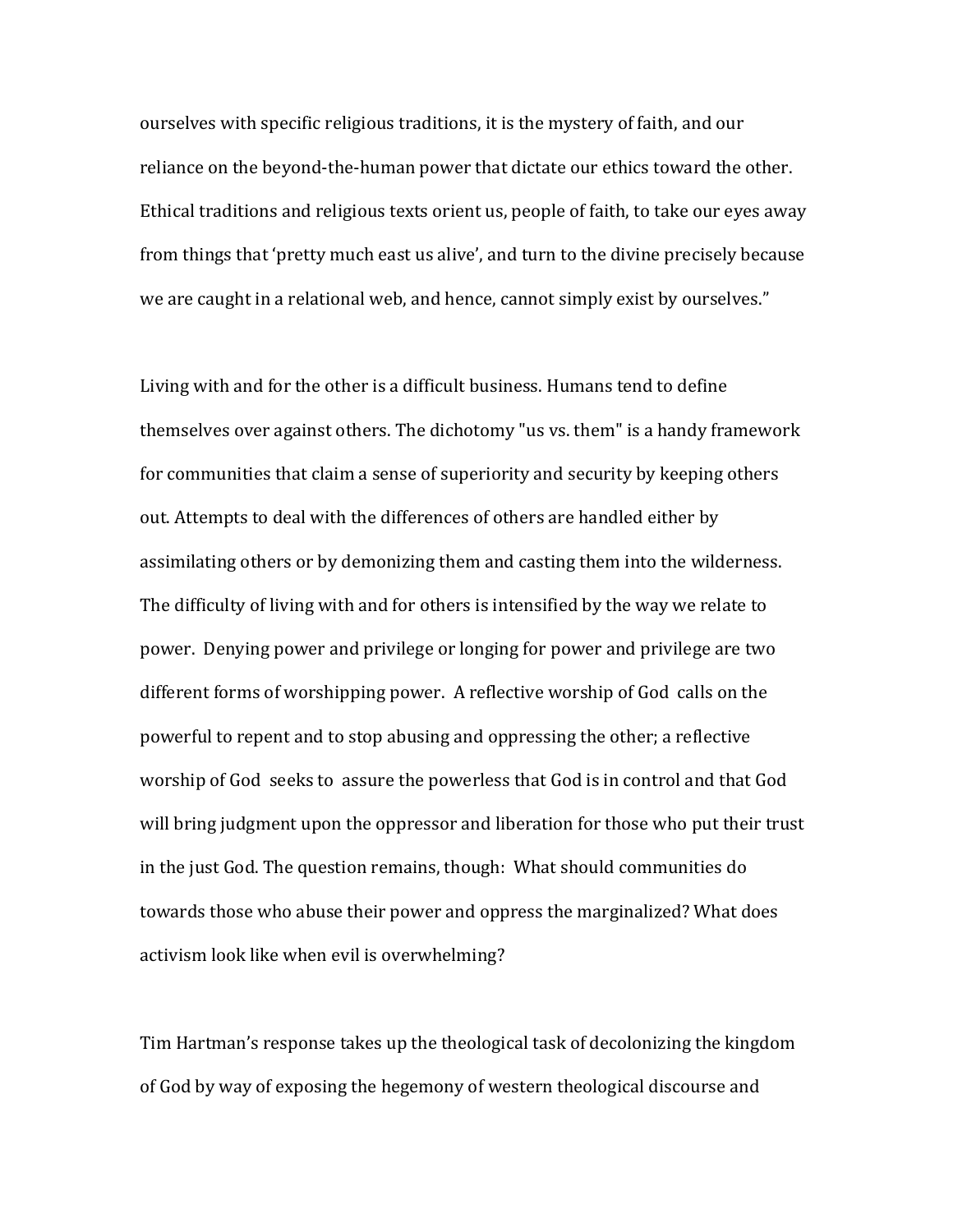missional practices in Christian circles worldwide. Hartman's "hope is that, through the end of the Christian empire, the stark distinction between Western and non-Western Christian theologies will disappear. . . that deeply contextual theologies flourish around the globe and that thoughtful engagements arise across boundaries. These engagements will both allow for cross-fertilization of new ideas as well as self-critical re-assessment of one's own theological method and assumptions." While many are alarmed because western forms of Christianity are moving beyond Christendom, Hartman sees this as "an opportunity not a threat." The opportunity lies in the fact that this process will decentralize Western expressions of Christian theology and will reconfigure the roundtable of theological reflection to include expressions of Christian theologies from the global south.

The decolonization of the kingdom of God by way of revisiting the hegemonies of theological discourse requires self-assessment and demands openness on part of the western church to listen to the church of the global south. Hartman's response exhibits these two necessary steps towards dialogic global theologies. First, as a western theologian himself, he does not shy away from claiming the ways that western hegemonies have been harmful: "Alongside all the good works done in the name of the gospel is stacked the horrors of the trans-Atlantic slave trade, the Holocaust, the Rwandan genocide, and other atrocities supported and endorsed by Christian theologians and the Church."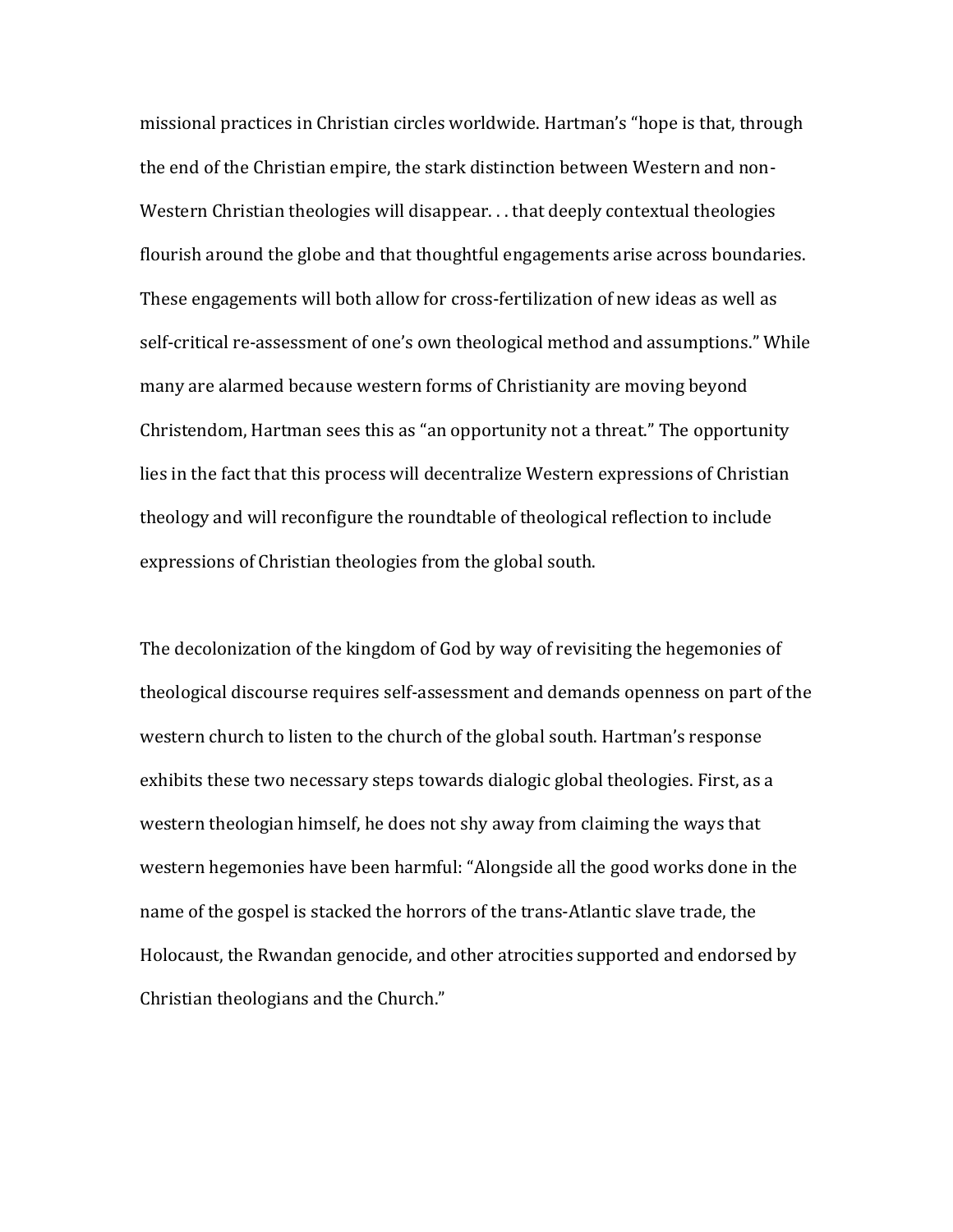Furthermore, he confronts western theologians who dismiss non-western theologians because they are deemed conservative theologically and biblically, explaining that this is a continuation of western colonial interaction with the global south. Dialogic global theologies do not just depend on self-criticism, but they are deepened by way of listening to the other. Hartman's response includes two voices of African theologians who are calling for the decentralization of theological reflection and who claim their agency as theologians who are aware of their own context and whose theological reflection make contribution to the dialogic global theologies.

Because we are seeking dialogic global theologies and because the success of this process depends on the ability of the parties involved in the conversation to treat each other as subjects and not objects, I would like to put forth further points in addition to those that Hartman has highlighted. As we think about the global context, it is also important to think about how these dialogic theologies relate to the local contexts. In a world where migration is a prominent phenomenon, the global has become local. We need to assess how these theological conversations are happening in communities in North America. Along those lines, it is important to reflect on what we mean by "Western Christianity."

It is necessary to remember that although Christianity reached many places of the global south by way of European colonialism, Christianity has it is origins and roots in the so-called Middle East. Christianity in the Levant and North Africa and its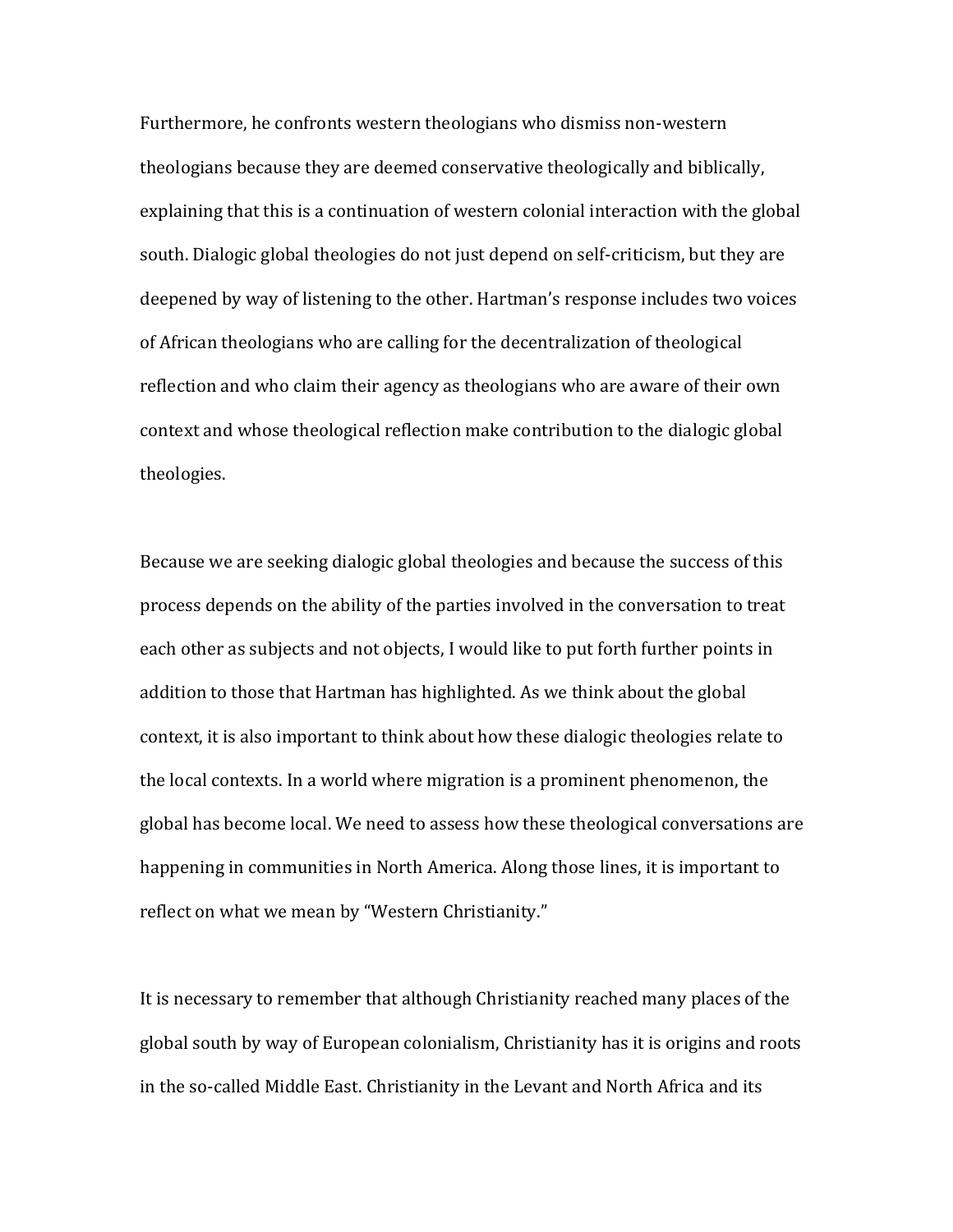theological discourse in the Middle East should be seen as African and Asian expressions of Christianity that precede European colonialism. Furthermore, does the term "Western Christianity" include theologies that have been formulated by the context(s) of theologians who come from non-European origins and who live in the west?

Moreover, as a theologian from the global south (Egypt), I believe that self-criticism on the part of theologies that come from the global south is an expression of a healthy level of subjectivity. As theologies that come from the global south seek liberation from the hegemony of western discourse, we should be mindful of the ways in which our own theological discourse and biblical hermeneutics have marginalized women, people with special needs and HIV-AIDS, and the LGBTQ community. Many conservative churches in the "west" try to use partnerships with churches in the global south as an excuse for not showing openness and affirmation to women and the LGBTQ community. This is a continuation of the colonial way of dealing with the church of the global south as an object of the care of the western church.

Treating the global south as a subject should hold the global south accountable for its own context without imposing this context on the church of the global north. When the church of the south and the north relate to each others as subjects, their theological reflection will happen in a dialogue that "would allow for the exchange of ideas in order to better interpret Biblical texts and encourage the development of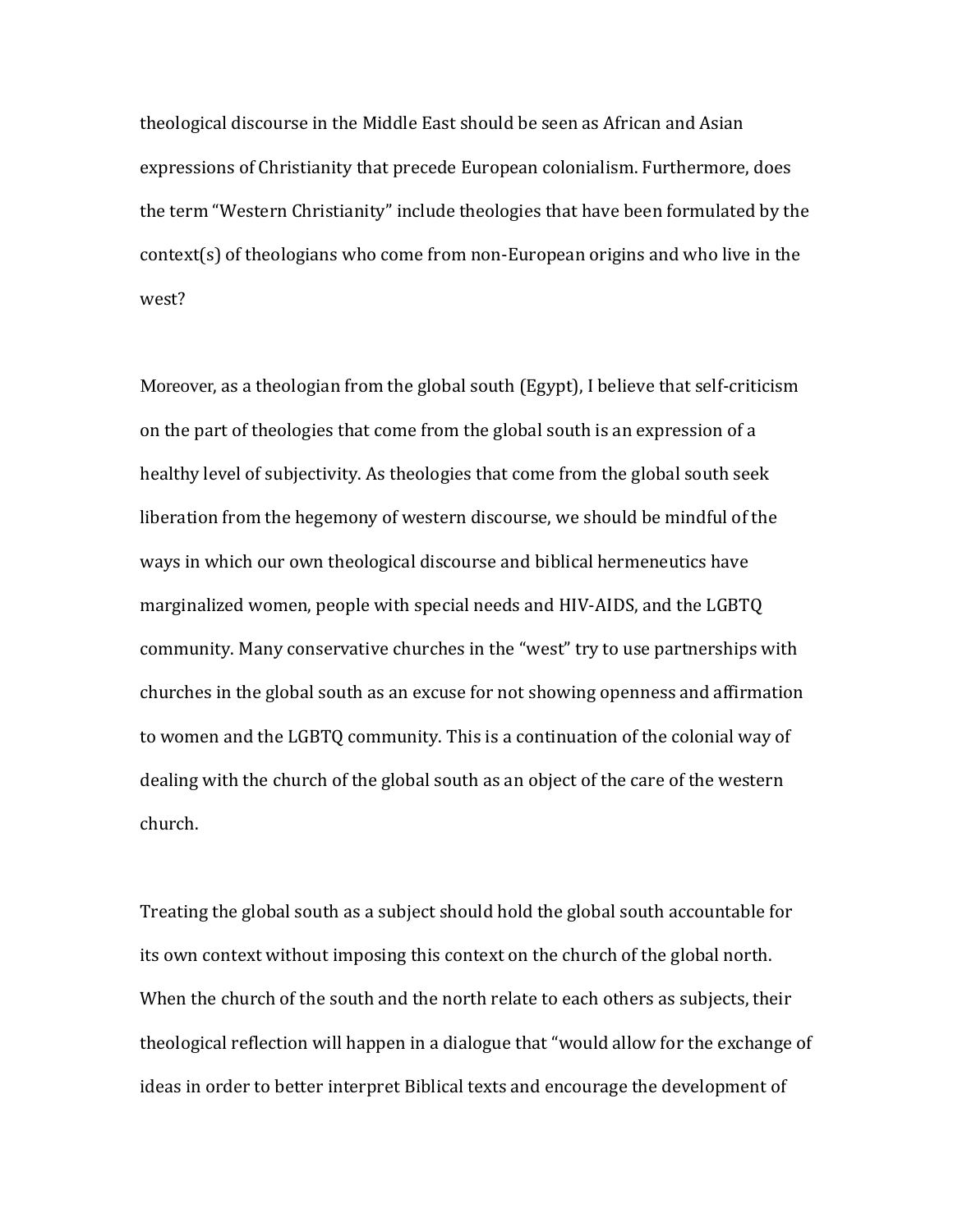local, indigenous theologies that are not isolated, but offer conversation with other contextual theologies around the world."

Although the text of Daniel 7 deals with monstrous empires and the kingdom of God as collective entities, Foster Connors' response seeks to connect this text to the interpersonal as well as the systemic forms of oppression that manifest the empire on the local level of the neighborhood. Connors suggests two specific ways through which the church could engage the biblical discourse on empire in light of the contemporary realities of a city like Baltimore.

First, although it is important to speak about the larger picture of the atrocities of the empire, opposing empire will be effective by way of unmasking "the monstrosity of empire that seeks to remain hidden." This happens by exposing the individuals who abuse the system in order to maintain a status quo that benefits them and harms the marginalized. Connors writes, "We personalized injustice in order to focus the power of the faith community in a specific direction for a just purpose."

Second, Connors asserts that "any attempt to oppose empire must be led by those who experience most directly the oppression they oppose. The church must either *be the body of oppressed peoples* or be *in solidarity* with them. *It cannot act on their behalf*." In doing this, the church will be surprised with the powerful agency that the oppressed possesses; through prayer and expressions of hospitality and generosity, the oppressed baffle and unsettle those who wrongly perceive themselves to be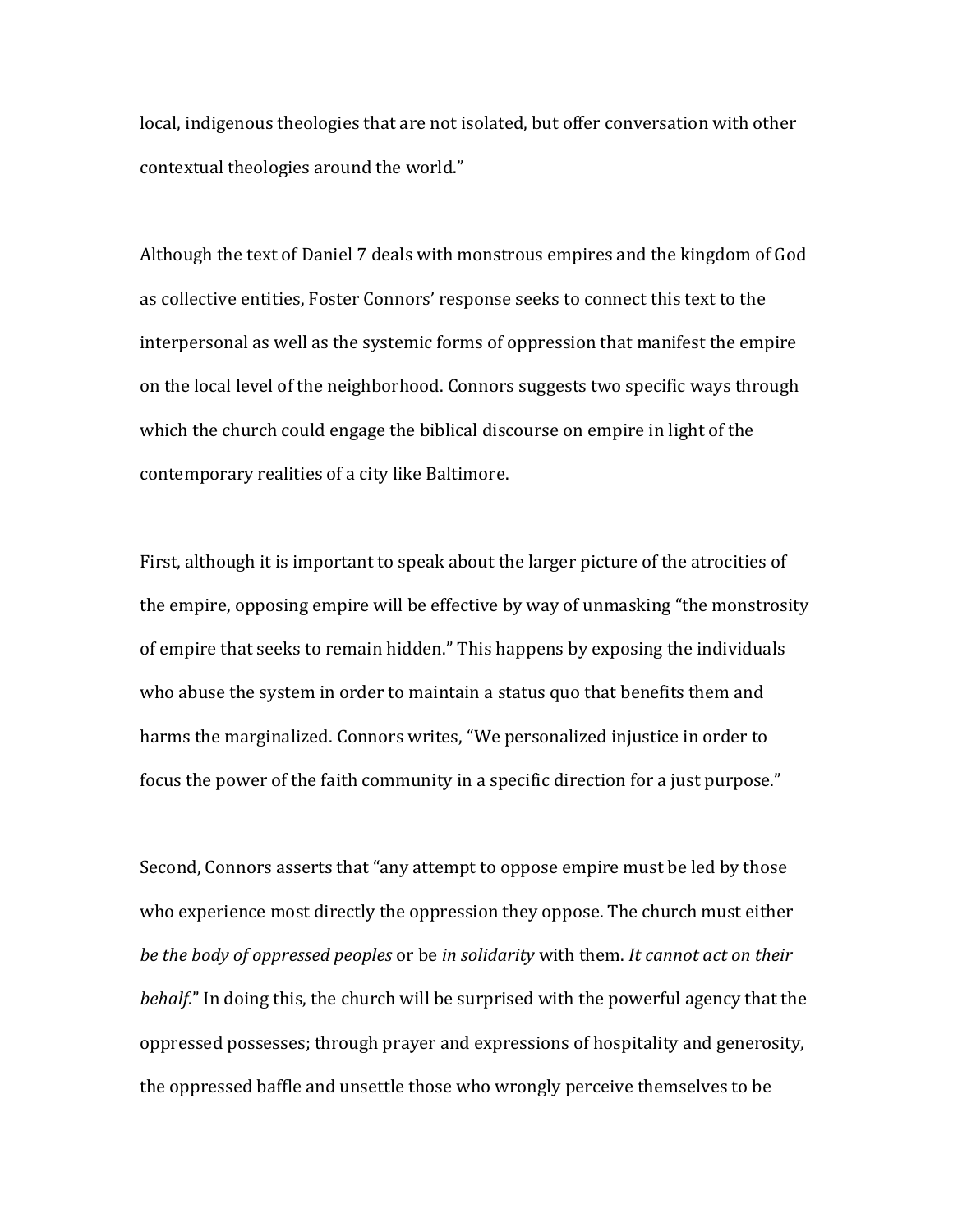powerful. In this way, opposing empire begins by rejecting the way empire defines power and agency.

Connors' remarks remind the church of the concreteness of imperial hegemonies; the empire is not out there; it is here and now, affecting our neighborhoods and communities. This process of personalizing empire is helpful because it identifies specific facets of oppression to dismantle and sets specific goals towards this end. In doing so, opponents of empire should not lose sight of the systems in which individuals operate. Personalizing the empire will lead to a better understanding of the systems in which individuals get entangled; such a process will yield a prophetic message mixed with compassion even as it opposes oppression.

I agree with Connors' points that the oppressed should be the agents of change and that the church should conform itself with the gospel's understanding of power. But at the same time, those who are privileged are still responsible; for allies to be helpful, they should ask the oppressed how they could be helpful and they should also ask themselves how their own lifestyles should change in order to decrease the impact of empire. Finally, as the church celebrates the subversive ways of dismantling imperial power, one prays and hopes for concrete ways in which oppression, poverty, and marginalization are dismantled, and the poor and the oppressed find tangible changes in the systems that inflict them.